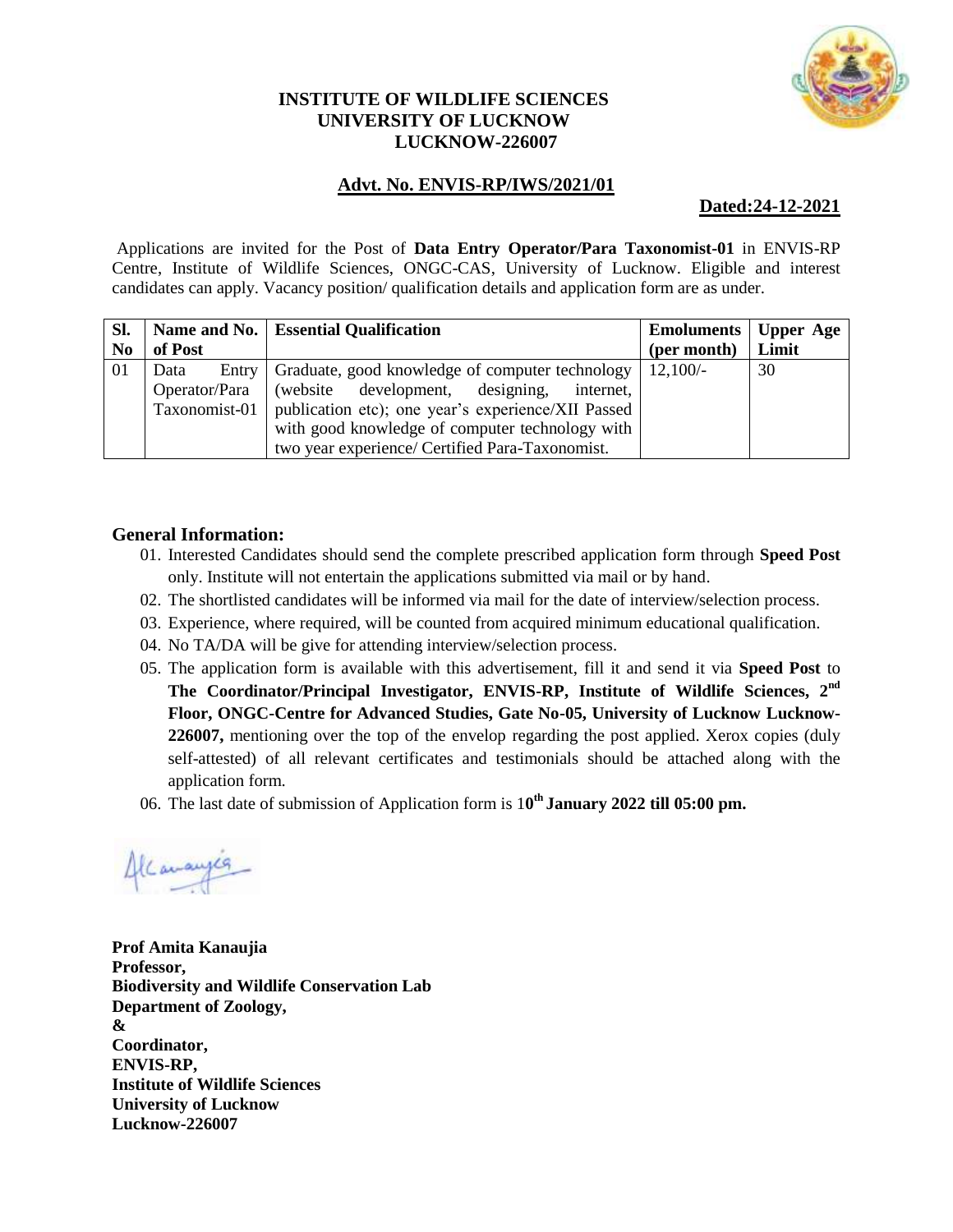# **APPLICATION FORM**

Affix Passport size photograph

| 01. | <b>Applicant's Name</b>       |  |
|-----|-------------------------------|--|
| 02. | <b>Father's Name</b>          |  |
| 03. | Date of Birth                 |  |
| 04. | <b>Permanent Address</b>      |  |
| 05. | <b>Correspondence Address</b> |  |
| 06. | Mobile No.                    |  |
| 07. | <b>Email Address</b>          |  |
| 08. | Category<br><b>SC/ST/OBC</b>  |  |
| 09. | <b>Marital Status</b>         |  |

## **10. Educational Qualification:**

| <b>Exam Passed</b> | Year | <b>Division</b> | % of Marks | Subject |
|--------------------|------|-----------------|------------|---------|
|                    |      |                 |            |         |
|                    |      |                 |            |         |
|                    |      |                 |            |         |
|                    |      |                 |            |         |
|                    |      |                 |            |         |
|                    |      |                 |            |         |
|                    |      |                 |            |         |
|                    |      |                 |            |         |
|                    |      |                 |            |         |
|                    |      |                 |            |         |
|                    |      |                 |            |         |
|                    |      |                 |            |         |
|                    |      |                 |            |         |
|                    |      |                 |            |         |